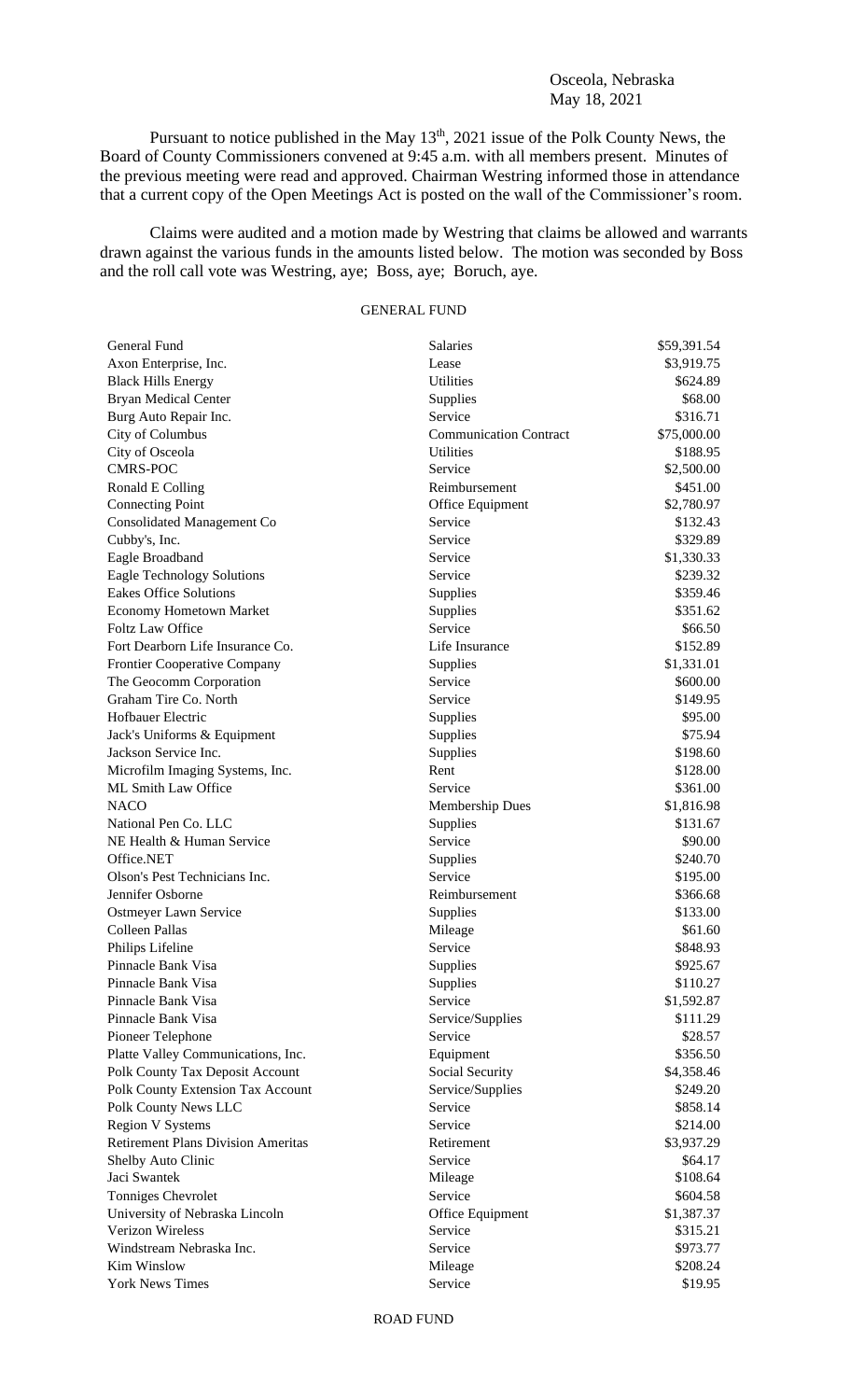| Road Fund                                   | Salaries                      | \$26,900.46 |
|---------------------------------------------|-------------------------------|-------------|
| <b>Black Hills Energy</b>                   | Fuel                          | \$125.02    |
| Central Valley AG                           | Supplies                      | \$11,347.93 |
| City of Osceola                             | Utilities                     | \$72.39     |
| City of Stromsburg                          | <b>Utilities</b>              | \$149.42    |
| Dale R Johnson Enterprises                  | Gravel and Borrow             | \$14,701.58 |
| Eagle Broadband                             | Service                       | \$71.53     |
| Ed Hoevet Excavating                        | <b>Bridges</b>                | \$5,040.00  |
| <b>Filter Care</b>                          | Parts                         | \$113.80    |
| Fort Dearborn Life Insurance Co.            | Life Insurance                | \$76.39     |
| Frontier Cooperative Company                | Fuel                          | \$1,112.29  |
| Gary's Plumbing LLC                         | Supplies                      | \$95.72     |
| <b>Island Supply Welding Company</b>        | Supplies                      | \$234.64    |
| John Deer Financial                         | Supplies/Service              | \$940.66    |
| Johnson Sand & Gravel Co. Inc.              | Gravel and Borrow             | \$15,660.95 |
| Marsden's Auto Clinic                       | Service/Parts                 | \$7,290.49  |
| Medical Enterprises Inc.                    | Service                       | \$75.00     |
| Midwest Special Service Inc.                | Signs/Bridges/Supplies        | \$28,603.36 |
| NMC, Exchange LLC                           | Parts/Service                 | \$835.21    |
| Osceola Tire & Service                      | Service                       | \$34.00     |
| Overland Sand & Gravel                      | Gravel and Borrow             | \$32,133.32 |
| Polk County Tax Deposit Account             | Social Security               | \$2,033.31  |
| Polk County Health Department               | Service                       | \$70.00     |
| Polk Light & Water                          | <b>Utilities</b>              | \$98.54     |
| Pomp's Tire Service, Inc.                   | Service                       | \$190.80    |
| Potters Industries LLC                      | <b>Pavement Markings</b>      | \$2,921.00  |
| <b>Rally Auto Parts</b>                     | Parts/Supplies/Grease Oil     | \$355.70    |
| <b>Retirement Plans Division Ameritas</b>   | Retirement                    | \$1,697.35  |
| Verizon Wireless                            | Service                       | \$64.36     |
| Village of Shelby                           | <b>Utilities</b>              | \$96.35     |
| Windstream Nebraska                         | Service                       | \$245.74    |
|                                             |                               |             |
|                                             | <b>SENIOR SERVICE FUND</b>    |             |
| <b>Aging Partners</b>                       | Rent                          | \$1,875.00  |
| Eagle Broadband                             | Service                       | \$177.77    |
|                                             | <b>INHERITANCE TAX FUND</b>   |             |
| DAS State Acctg-Central Finance             | Service                       | \$488.32    |
| Gworks                                      | <b>Computer Expense/Fees</b>  | \$15,975.00 |
|                                             |                               |             |
|                                             | 911 EMERGENCY MANAGEMENT FUND |             |
| Windstream Nebraska Inc.                    | Service                       | \$468.66    |
|                                             | <b>WEED FUND</b>              |             |
| <b>Black Hills Energy</b>                   | Service                       | \$43.32     |
| James Carlson                               | Service                       | \$80.00     |
| City of Osceola                             | <b>Utilities</b>              | \$70.52     |
| <b>Constellation Newenergy Gas Division</b> | Fuel                          | \$18.53     |
| Ken Ekeler                                  | Service                       | \$65.00     |
| Ericson Cash Hardware                       | Supplies                      | \$45.80     |
| Frontier Cooperative Company                | Fuel                          | \$243.70    |
| Helena Agri-Enterprises                     | Supplies                      | \$1,990.00  |
| Midland Telecom Inc.                        | Parts/Labor                   | \$452.17    |
| Osceola Tire & Service                      | Parts/Labor/Grease Oil        | \$69.77     |
| Polk County News LLC                        | Service                       | \$106.00    |
| <b>Rally Auto Parts</b>                     | Supplies/Equipment            | \$134.86    |

The Board approved the collateral pledged by Polk County banks and held in custody by the County Treasurer.

The following fees for the month of April were earned by the various offices and submitted to the County Treasurer. County Treasurer receipts show fees earned were credited to the appropriate county funds.

Jodie L. Roberts, Clerk of District Court \$225.00